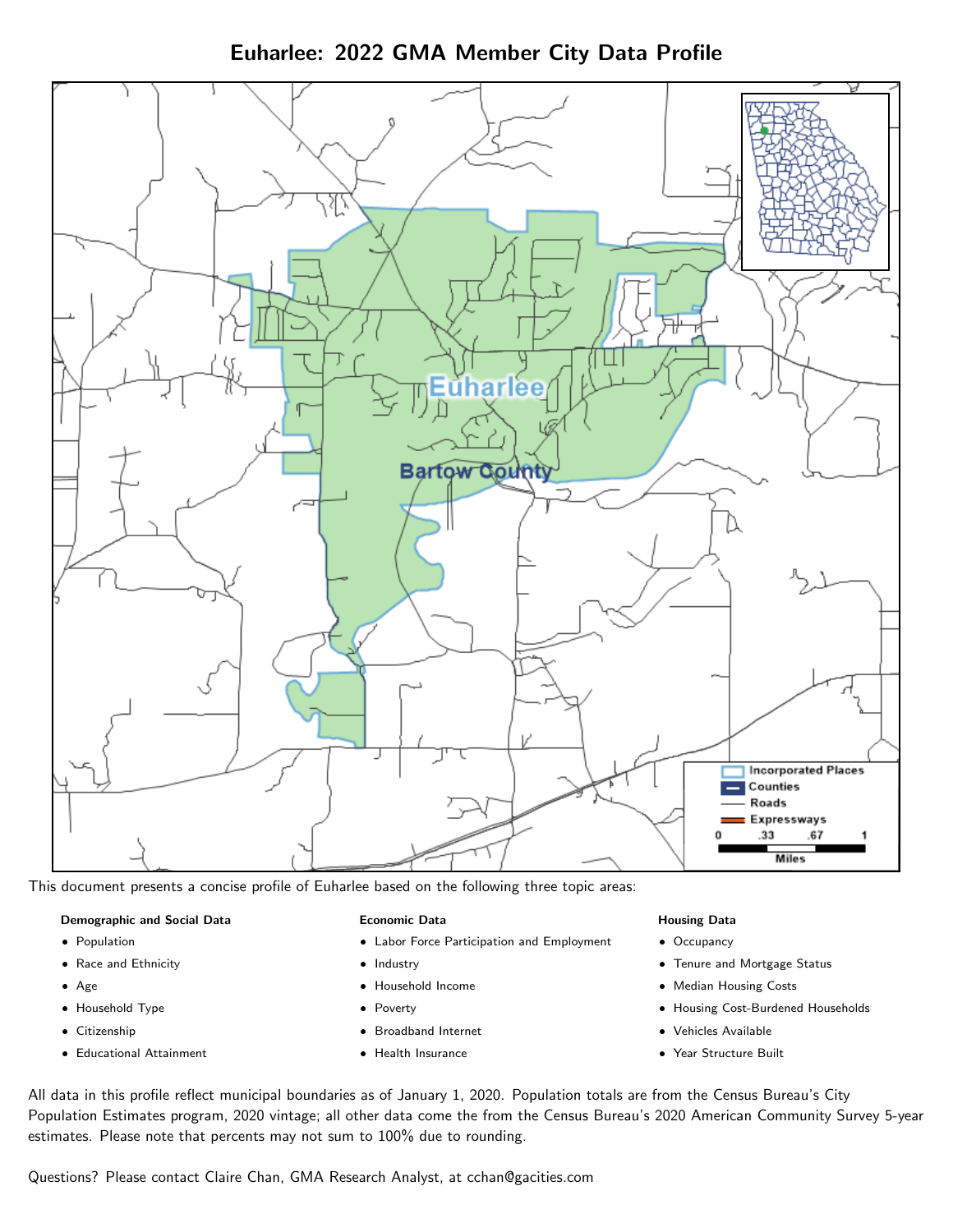# Euharlee: Demographic and Social





## **Citizenship**



Source: American Community Survey, 2020 5-year estimates, table B05002 Source: American Community Survey, 2020 5-year estimates, table B15002

#### Race and Ethnicity



Source: U.S. Census Bureau, City Population Estimates, 2020 vintage Source: American Community Survey, 2020 5-year estimates, table B03002

# Household Type



Source: American Community Survey, 2020 5-year estimates, table B01001 Source: American Community Survey, 2020 5-year estimates, table B11001

#### Educational Attainment



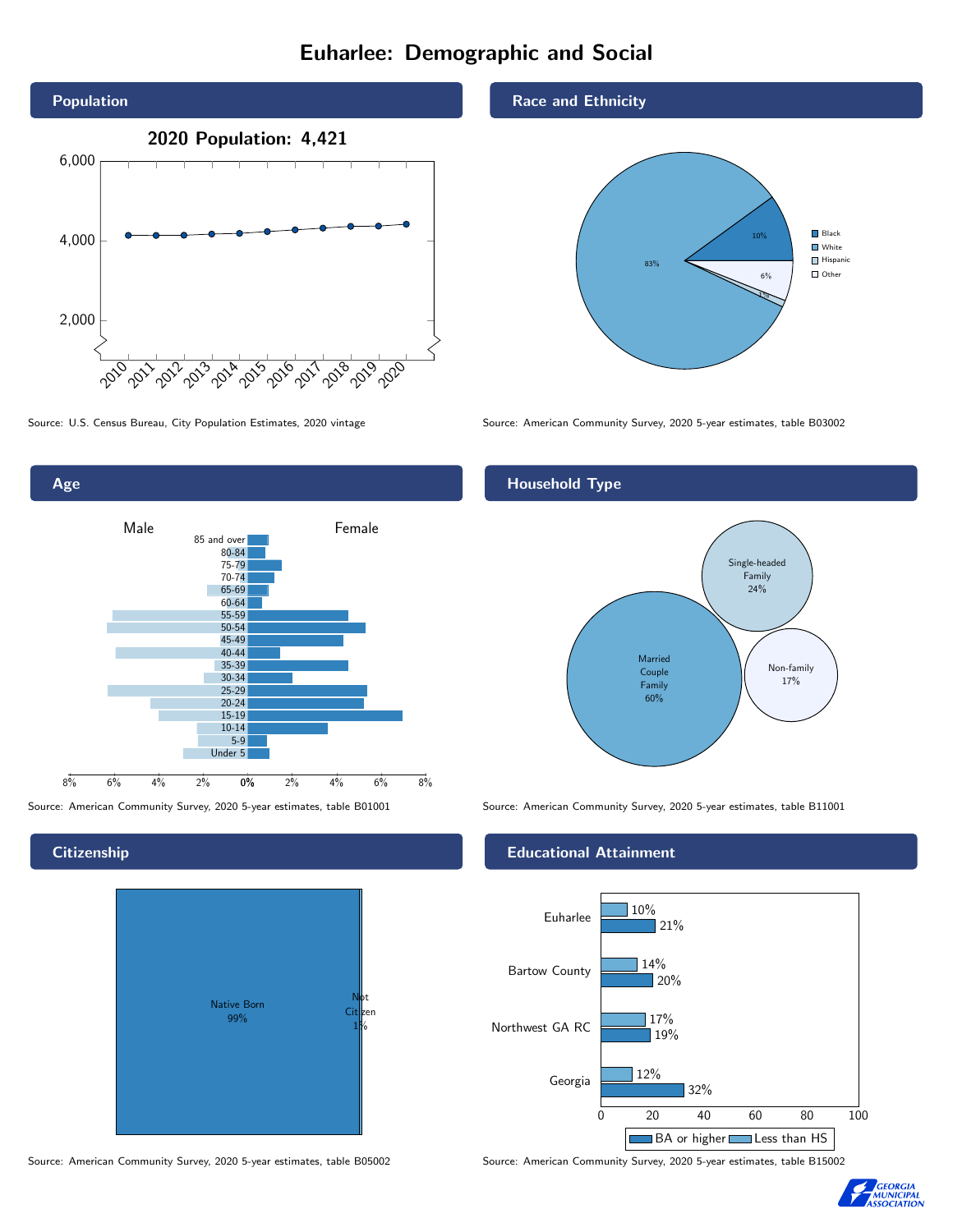# Euharlee: Economic







Source: American Community Survey, 2020 5-year estimates, table B23001 Note: Unemployment rate is based upon the civilian labor force.



Source: American Community Survey, 2020 5-year estimates, tables B19013 and B19025 Source: American Community Survey, 2020 5-year estimates, table B17010



Source: American Community Survey, 2020 5-year estimates, table B28002 Source: American Community Survey, 2020 5-year estimates, table B18135

#### Industry

| Agriculture, forestry, fishing and hunting, and mining      | $2\%$ |
|-------------------------------------------------------------|-------|
| Construction                                                | 7%    |
| Manufacturing                                               | 13%   |
| <b>Wholesale Trade</b>                                      | 2%    |
| Retail Trade                                                | 8%    |
| Transportation and warehousing, and utilities               | 10%   |
| Information                                                 | $0\%$ |
| Finance and insurance, real estate, rental, leasing         | $1\%$ |
| Professional, scientific, mgt, administrative, waste mgt    | $4\%$ |
| Educational services, and health care and social assistance | 25%   |
| Arts, entertainment, recreation, accommodation, food        | 11%   |
| service                                                     |       |
| Other services, except public administration                | 11%   |
| Public administration                                       | 5%    |

Source: American Community Survey, 2020 5-year estimates, table C24030

## Poverty



# **Health Insurance**